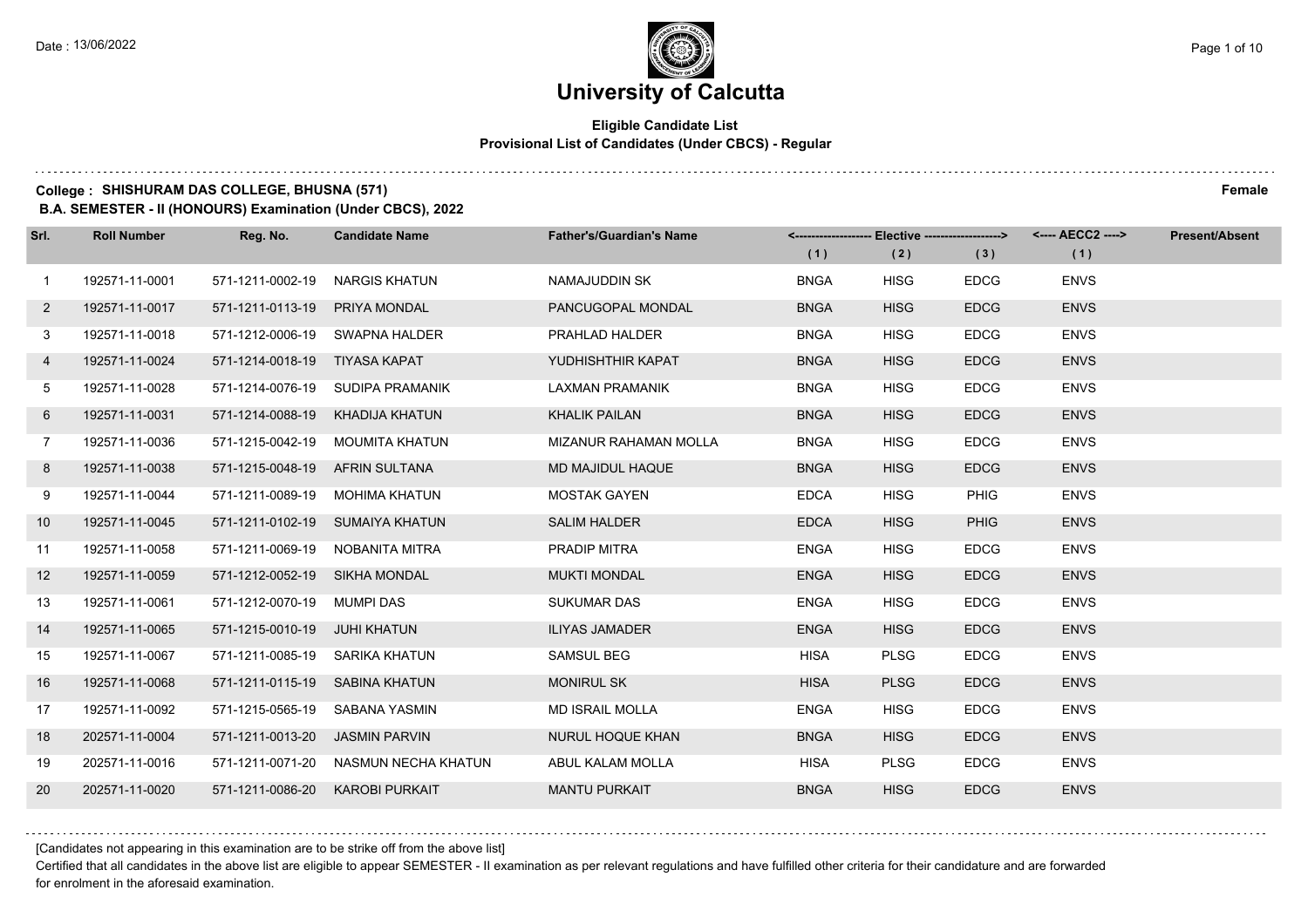## **Eligible Candidate List Provisional List of Candidates (Under CBCS) - Regular**

## **College : SHISHURAM DAS COLLEGE, BHUSNA (571) Female**

**B.A. SEMESTER - II (HONOURS) Examination (Under CBCS), 2022**

| Srl. | <b>Roll Number</b> | Reg. No.                       | <b>Candidate Name</b>            | <b>Father's/Guardian's Name</b> | <-------------------- Elective -------------------> |             |             |             | <b>Present/Absent</b> |
|------|--------------------|--------------------------------|----------------------------------|---------------------------------|-----------------------------------------------------|-------------|-------------|-------------|-----------------------|
|      |                    |                                |                                  |                                 | (1)                                                 | (2)         | (3)         | (1)         |                       |
| 21   | 202571-11-0027     | 571-1211-0110-20               | MONTAHIRA KHATUN                 | ABDUR RAJJAK MONDAL             | <b>PLSA</b>                                         | <b>HISG</b> | <b>EDCG</b> | <b>ENVS</b> |                       |
| 22   | 202571-11-0029     |                                | 571-1211-0118-20 SUNANDITA ADAK  | <b>ASIT ADAK</b>                | <b>ENGA</b>                                         | <b>HISG</b> | <b>EDCG</b> | <b>ENVS</b> |                       |
| 23   | 202571-11-0030     |                                | 571-1211-0119-20 NASRIN SULTANA  | MD NURUL ISLAM RAJ              | <b>BNGA</b>                                         | <b>HISG</b> | <b>EDCG</b> | <b>ENVS</b> |                       |
| 24   | 202571-11-0033     |                                | 571-1211-0126-20 SUMITAJ KHATUN  | ABDUL RASID LASKAR              | <b>HISA</b>                                         | <b>PLSG</b> | <b>EDCG</b> | <b>ENVS</b> |                       |
| 25   | 202571-11-0034     | 571-1212-0006-20 PUJA MONDAL   |                                  | <b>MANA MONDAL</b>              | <b>EDCA</b>                                         | <b>HISG</b> | <b>PHIG</b> | <b>ENVS</b> |                       |
| 26   | 202571-11-0035     | 571-1212-0007-20 TUSI BAR      |                                  | PRASANTA BAR                    | <b>EDCA</b>                                         | <b>HISG</b> | <b>PHIG</b> | <b>ENVS</b> |                       |
| 27   | 202571-11-0045     |                                | 571-1212-0055-20 PALLABI MONDAL  | <b>UTTAM MONDAL</b>             | PHIA                                                | <b>HISG</b> | <b>EDCG</b> | <b>ENVS</b> |                       |
| 28   | 202571-11-0046     |                                | 571-1212-0057-20 CHAMELI SINGHA  | DEBABRATA SINGHA                | <b>BNGA</b>                                         | <b>HISG</b> | <b>EDCG</b> | <b>ENVS</b> |                       |
| 29   | 202571-11-0053     |                                | 571-1212-0085-20 SORMILA MONDAL  | <b>SWAPAN MONDAL</b>            | <b>PHIA</b>                                         | <b>HISG</b> | <b>EDCG</b> | <b>ENVS</b> |                       |
| 30   | 202571-11-0054     | 571-1212-0088-20               | ANITA MONDAL                     | <b>AJIT MONDAL</b>              | <b>BNGA</b>                                         | <b>HISG</b> | <b>EDCG</b> | <b>ENVS</b> |                       |
| 31   | 202571-11-0057     |                                | 571-1212-0112-20 SUDIPTA SARDAR  | <b>BIKASH SARDAR</b>            | <b>EDCA</b>                                         | <b>HISG</b> | <b>PHIG</b> | <b>ENVS</b> |                       |
| 32   | 202571-11-0059     | 571-1212-0127-20               | <b>BABY SARDAR</b>               | <b>GOPAL SARDAR</b>             | <b>EDCA</b>                                         | <b>HISG</b> | <b>PHIG</b> | <b>ENVS</b> |                       |
| 33   | 202571-11-0061     | 571-1212-0129-20               | <b>MUNMUN MONDAL</b>             | <b>MOHITOSH MONDAL</b>          | <b>BNGA</b>                                         | <b>HISG</b> | <b>EDCG</b> | <b>ENVS</b> |                       |
| 34   | 202571-11-0064     |                                | 571-1214-0032-20 SAYANTANI GHOSH | <b>SUSANTA GHOSH</b>            | <b>ENGA</b>                                         | <b>HISG</b> | <b>EDCG</b> | <b>ENVS</b> |                       |
| 35   | 202571-11-0079     |                                | 571-1215-0010-20 MUSLIMA KHATUN  | MORSELIM BAIDYA                 | <b>HISA</b>                                         | <b>PLSG</b> | <b>EDCG</b> | <b>ENVS</b> |                       |
| 36   | 202571-11-0080     | 571-1215-0011-20 FAHIMA KHATUN |                                  | <b>HABIBUR RAHAMAN SEKH</b>     | <b>BNGA</b>                                         | <b>HISG</b> | <b>EDCG</b> | <b>ENVS</b> |                       |
| 37   | 202571-11-0094     | 571-1215-0087-20 REBEKA KHATUN |                                  | RAFIKUL MOLLA                   | <b>PHIA</b>                                         | <b>HISG</b> | <b>EDCG</b> | <b>ENVS</b> |                       |
| 38   | 202571-11-0105     | 571-1215-0121-20 SAYEBA KHATUN |                                  | <b>SAYEB PIYADA</b>             | <b>ENGA</b>                                         | <b>HISG</b> | <b>EDCG</b> | <b>ENVS</b> |                       |
| 39   | 212571-11-0001     |                                | 571-1211-0002-21 RUBAIYA KHATUN  | SAJAMAL PALOWAN                 | <b>BNGA</b>                                         | HISG        | <b>EDCG</b> | <b>ENVS</b> |                       |
| 40   | 212571-11-0002     |                                | 571-1211-0007-21 SEPTA MORSHED   | ATIAR RAHAMAN SK                | <b>BNGA</b>                                         | <b>HISG</b> | <b>EDCG</b> | <b>ENVS</b> |                       |

[Candidates not appearing in this examination are to be strike off from the above list]

Certified that all candidates in the above list are eligible to appear SEMESTER - II examination as per relevant regulations and have fulfilled other criteria for their candidature and are forwarded for enrolment in the aforesaid examination.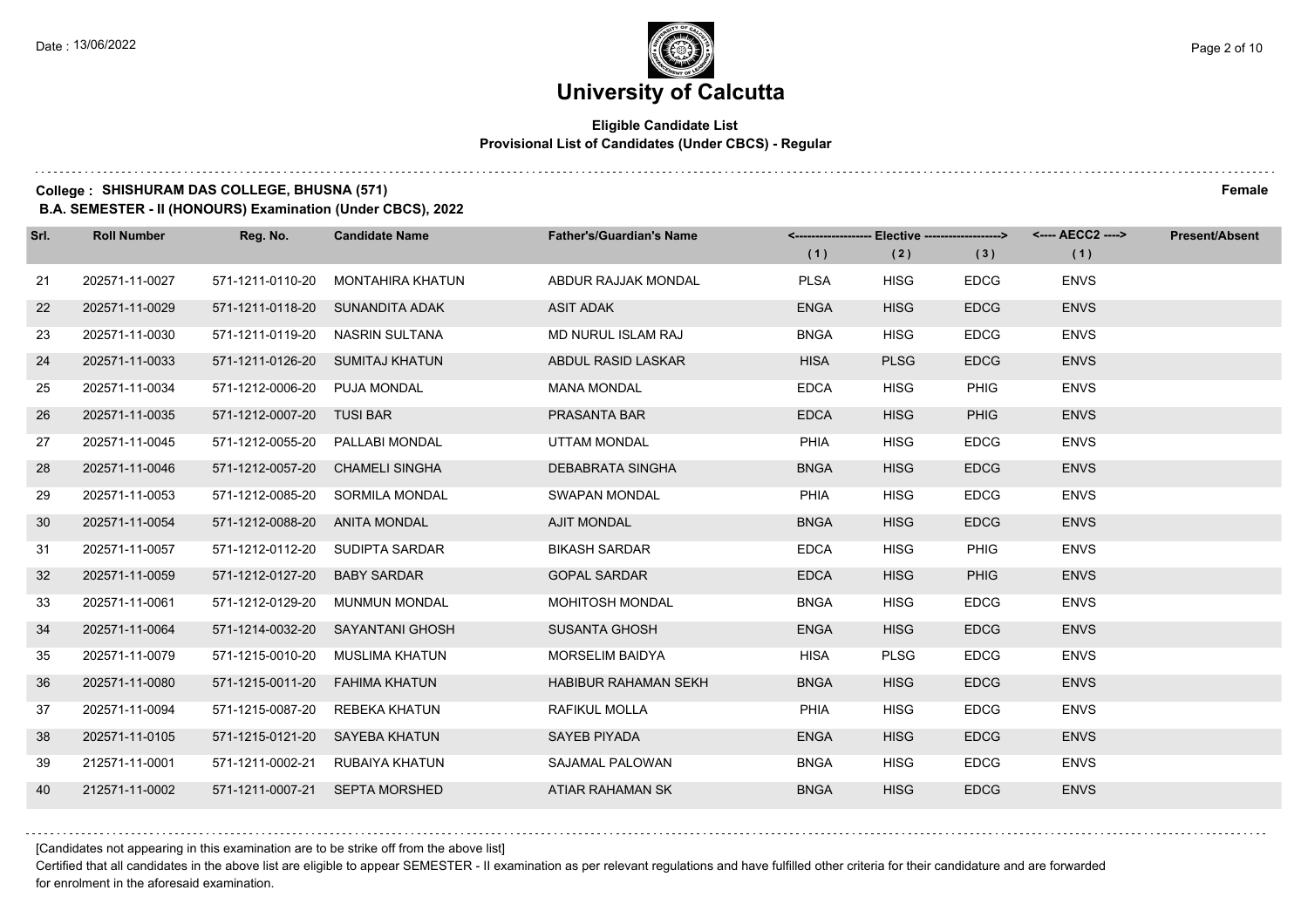## **Eligible Candidate List Provisional List of Candidates (Under CBCS) - Regular**

#### **College : SHISHURAM DAS COLLEGE, BHUSNA (571) Female**

**B.A. SEMESTER - II (HONOURS) Examination (Under CBCS), 2022**

| Srl. | <b>Roll Number</b> | Reg. No.         | <b>Candidate Name</b>    | <b>Father's/Guardian's Name</b>            |             | <-------------------- Elective ------------------> |             |             | <b>Present/Absent</b> |
|------|--------------------|------------------|--------------------------|--------------------------------------------|-------------|----------------------------------------------------|-------------|-------------|-----------------------|
|      |                    |                  |                          |                                            | (1)         | (2)                                                | (3)         | (1)         |                       |
| 41   | 212571-11-0003     | 571-1211-0009-21 | RIMPA BHANDARI           | <b>RUHITOSH BHANDARI</b>                   | <b>EDCA</b> | <b>HISG</b>                                        | <b>PHIG</b> | <b>ENVS</b> |                       |
| 42   | 212571-11-0004     | 571-1211-0011-21 | <b>SAMRIN KHANAM</b>     | <b>SK REJAUL KARIM</b>                     | <b>BNGA</b> | <b>HISG</b>                                        | <b>EDCG</b> | <b>ENVS</b> |                       |
| 43   | 212571-11-0005     | 571-1211-0012-21 | KEYA PURKAIT             | <b>ASHIS PURKAIT</b>                       | <b>EDCA</b> | <b>HISG</b>                                        | <b>PHIG</b> | <b>ENVS</b> |                       |
| 44   | 212571-11-0006     | 571-1211-0013-21 | EMROJA PARBIN            | <b>ESMAIL BEG</b>                          | <b>EDCA</b> | <b>HISG</b>                                        | <b>PHIG</b> | <b>ENVS</b> |                       |
| 45   | 212571-11-0007     | 571-1211-0014-21 | <b>HASINUR CHOWDHURY</b> | <b>MD ABDUL HANNAN</b><br><b>CHOWDHURY</b> | <b>BNGA</b> | <b>HISG</b>                                        | <b>EDCG</b> | <b>ENVS</b> |                       |
| 46   | 212571-11-0008     | 571-1211-0017-21 | <b>SULEKHA MAL</b>       | PRABIR MAL                                 | <b>PHIA</b> | <b>HISG</b>                                        | <b>EDCG</b> | <b>ENVS</b> |                       |
| 47   | 212571-11-0009     | 571-1211-0020-21 | <b>RUPASRI BHANDARY</b>  | SWAPAN BHANDARY                            | <b>BNGA</b> | <b>HISG</b>                                        | <b>EDCG</b> | <b>ENVS</b> |                       |
| 48   | 212571-11-0010     | 571-1211-0023-21 | NADIRA KHATUN            | ABBAS UDDIN SHAK                           | <b>PHIA</b> | <b>HISG</b>                                        | <b>EDCG</b> | <b>ENVS</b> |                       |
| 49   | 212571-11-0011     | 571-1211-0027-21 | HALIMA KHATUN            | <b>SELIM MOLLA</b>                         | <b>PLSA</b> | <b>HISG</b>                                        | <b>EDCG</b> | <b>ENVS</b> |                       |
| 50   | 212571-11-0012     | 571-1211-0041-21 | <b>NARGIS KHATUN</b>     | <b>MOSTAFA MIR</b>                         | <b>EDCA</b> | <b>HISG</b>                                        | <b>PHIG</b> | <b>ENVS</b> |                       |
| 51   | 212571-11-0013     | 571-1211-0042-21 | RUPSANA KHATUN           | <b>MOSTAFA MIR</b>                         | <b>EDCA</b> | <b>HISG</b>                                        | <b>PHIG</b> | <b>ENVS</b> |                       |
| 52   | 212571-11-0014     | 571-1211-0044-21 | <b>BANASHREE SARKAR</b>  | <b>SUKUMAR SARKAR</b>                      | <b>PHIA</b> | <b>HISG</b>                                        | <b>EDCG</b> | <b>ENVS</b> |                       |
| 53   | 212571-11-0015     | 571-1211-0046-21 | ANSURA KHATUN            | AMJED SK                                   | <b>BNGA</b> | <b>HISG</b>                                        | <b>EDCG</b> | <b>ENVS</b> |                       |
| 54   | 212571-11-0016     | 571-1211-0051-21 | <b>TAMANNA KHATUN</b>    | ABDUR RAJJAK SK                            | <b>EDCA</b> | <b>HISG</b>                                        | <b>PHIG</b> | <b>ENVS</b> |                       |
| 55   | 212571-11-0017     | 571-1211-0052-21 | SABANA KHATUN            | <b>MOJAMMEL KHAN</b>                       | <b>PLSA</b> | <b>HISG</b>                                        | <b>EDCG</b> | <b>ENVS</b> |                       |
| 56   | 212571-11-0018     | 571-1211-0058-21 | UMBANA ATIFA             | <b>HAFIZUL LASKAR</b>                      | <b>BNGA</b> | <b>HISG</b>                                        | <b>EDCG</b> | <b>ENVS</b> |                       |
| 57   | 212571-11-0019     | 571-1211-0059-21 | <b>MOMINA KHATUN</b>     | <b>MOJAMMEL JAMADER</b>                    | <b>EDCA</b> | <b>HISG</b>                                        | <b>PHIG</b> | <b>ENVS</b> |                       |
| 58   | 212571-11-0020     | 571-1211-0065-21 | SYEDA FIROJA KHATUN      | <b>SYED OHIDUL ISLAM</b>                   | <b>PLSA</b> | <b>HISG</b>                                        | <b>EDCG</b> | <b>ENVS</b> |                       |
| 59   | 212571-11-0021     | 571-1211-0070-21 | SHRABANI PATRA           | <b>TARAKNATH PATRA</b>                     | <b>BNGA</b> | <b>HISG</b>                                        | <b>EDCG</b> | <b>ENVS</b> |                       |
| 60   | 212571-11-0022     | 571-1211-0072-21 | <b>LAKSHMI HALDAR</b>    | <b>BABLU HALDAR</b>                        | <b>EDCA</b> | <b>HISG</b>                                        | <b>PHIG</b> | <b>ENVS</b> |                       |

[Candidates not appearing in this examination are to be strike off from the above list]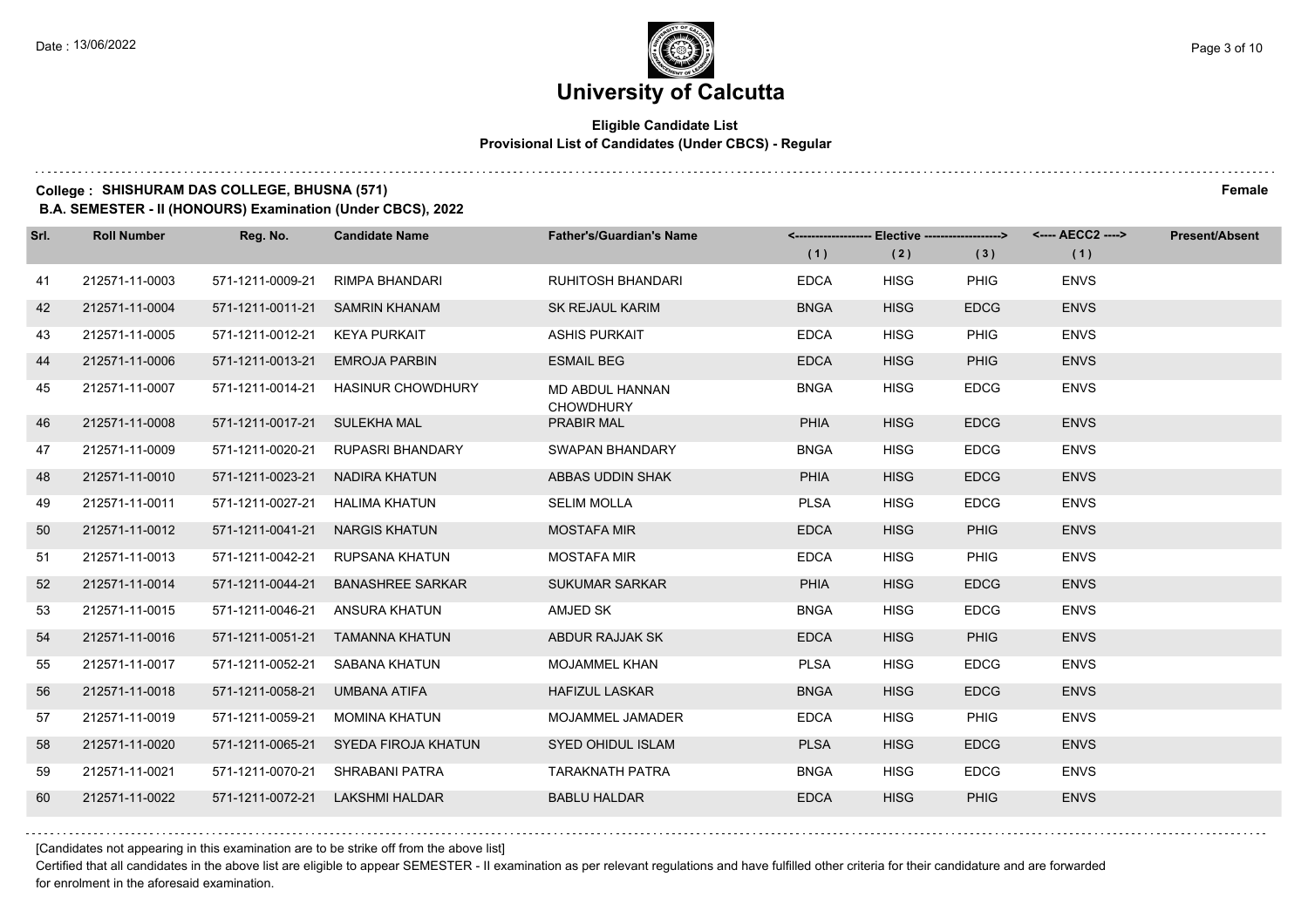## **Eligible Candidate List Provisional List of Candidates (Under CBCS) - Regular**

#### **College : SHISHURAM DAS COLLEGE, BHUSNA (571) Female**

**B.A. SEMESTER - II (HONOURS) Examination (Under CBCS), 2022**

| Srl. | <b>Roll Number</b> | Reg. No.                       | <b>Candidate Name</b>   | <b>Father's/Guardian's Name</b> |             |             |             | <-------------------- Elective -------------------> <---- AECC2 ----> | <b>Present/Absent</b> |
|------|--------------------|--------------------------------|-------------------------|---------------------------------|-------------|-------------|-------------|-----------------------------------------------------------------------|-----------------------|
|      |                    |                                |                         |                                 | (1)         | (2)         | (3)         | (1)                                                                   |                       |
| 61   | 212571-11-0023     | 571-1211-0079-21               | ANKONA HALDER           | <b>RANJAN HALDER</b>            | <b>BNGA</b> | <b>HISG</b> | <b>EDCG</b> | <b>ENVS</b>                                                           |                       |
| 62   | 212571-11-0024     | 571-1211-0081-21               | SYEDA SARMIN SULTANA    | SYED ASGAR ALI                  | <b>BNGA</b> | <b>HISG</b> | <b>EDCG</b> | <b>ENVS</b>                                                           |                       |
| 63   | 212571-11-0025     | 571-1211-0090-21               | SARIKA SULTANA          | <b>NIJAM MOLLA</b>              | <b>PLSA</b> | <b>HISG</b> | <b>EDCG</b> | <b>ENVS</b>                                                           |                       |
| 64   | 212571-11-0026     | 571-1211-0093-21               | SHRABANI BAIDYA         | <b>BAPI BAIDYA</b>              | <b>PHIA</b> | <b>HISG</b> | <b>EDCG</b> | <b>ENVS</b>                                                           |                       |
| 65   | 212571-11-0027     | 571-1211-0097-21               | NAZIRA KHATUN           | MOTIYAR RAHAMAN MOLLA           | <b>EDCA</b> | <b>HISG</b> | <b>PHIG</b> | <b>ENVS</b>                                                           |                       |
| 66   | 212571-11-0028     | 571-1211-0098-21               | <b>RUBINA PARVIN</b>    | MUSTAK AHAMMED SHIKE            | <b>PHIA</b> | <b>HISG</b> | <b>EDCG</b> | <b>ENVS</b>                                                           |                       |
| 67   | 212571-11-0029     | 571-1211-0104-21               | SUSMITA GAYEN           | ROHITASWA GAYEN                 | PHIA        | <b>HISG</b> | <b>EDCG</b> | <b>ENVS</b>                                                           |                       |
| 68   | 212571-11-0030     | 571-1211-0109-21               | NEHA KAYAL              | DEBABRATA KAYAL                 | <b>BNGA</b> | <b>HISG</b> | <b>EDCG</b> | <b>ENVS</b>                                                           |                       |
| 69   | 212571-11-0031     | 571-1211-0113-21               | AFRUJA KHATUN           | ABUBAKKAR SK                    | <b>EDCA</b> | <b>HISG</b> | PHIG        | <b>ENVS</b>                                                           |                       |
| 70   | 212571-11-0032     | 571-1211-0115-21               | <b>SIJA PRAMANIK</b>    | <b>TULSI PRAMANIK</b>           | <b>HISA</b> | <b>PLSG</b> | <b>EDCG</b> | <b>ENVS</b>                                                           |                       |
| 71   | 212571-11-0033     | 571-1211-0117-21 TANIA SULTANA |                         | ALTAF HOSSEN SANPUI             | <b>BNGA</b> | <b>HISG</b> | <b>EDCG</b> | <b>ENVS</b>                                                           |                       |
| 72   | 212571-11-0034     | 571-1211-0125-21               | NAJIRA PARMIN           | SAIFULLA MOLLA                  | <b>PLSA</b> | <b>HISG</b> | <b>EDCG</b> | <b>ENVS</b>                                                           |                       |
| 73   | 212571-11-0035     | 571-1212-0026-21               | RUPALI DAS              | <b>DIPAK DAS</b>                | <b>PLSA</b> | <b>HISG</b> | <b>EDCG</b> | <b>ENVS</b>                                                           |                       |
| 74   | 212571-11-0036     | 571-1212-0037-21               | PRIYANKA NAIYA          | <b>DILIP NAIYA</b>              | <b>EDCA</b> | <b>HISG</b> | <b>PHIG</b> | <b>ENVS</b>                                                           |                       |
| 75   | 212571-11-0037     | 571-1212-0039-21               | LIJA SARDAR             | UTTAM SARDAR                    | <b>EDCA</b> | <b>HISG</b> | PHIG        | <b>ENVS</b>                                                           |                       |
| 76   | 212571-11-0038     | 571-1212-0045-21               | REKHA MIDYA             | <b>DIBAKAR MIDYA</b>            | <b>BNGA</b> | <b>HISG</b> | <b>EDCG</b> | <b>ENVS</b>                                                           |                       |
| 77   | 212571-11-0039     | 571-1212-0047-21               | <b>TANUSHREE MONDAL</b> | <b>SUKESH MONDAL</b>            | <b>EDCA</b> | <b>HISG</b> | PHIG        | <b>ENVS</b>                                                           |                       |
| 78   | 212571-11-0040     | 571-1212-0050-21               | NIRANJANA HALDER        | <b>MOHAN HALDER</b>             | <b>BNGA</b> | <b>HISG</b> | <b>EDCG</b> | <b>ENVS</b>                                                           |                       |
| 79   | 212571-11-0041     | 571-1212-0054-21               | PRIYA BAR               | <b>ASHOK BAR</b>                | HISA        | <b>PLSG</b> | <b>EDCG</b> | <b>ENVS</b>                                                           |                       |
| 80   | 212571-11-0042     | 571-1212-0055-21               | PIYALI DOLUI            | <b>RUHIT DALUI</b>              | <b>EDCA</b> | <b>HISG</b> | <b>PHIG</b> | <b>ENVS</b>                                                           |                       |

[Candidates not appearing in this examination are to be strike off from the above list]

Certified that all candidates in the above list are eligible to appear SEMESTER - II examination as per relevant regulations and have fulfilled other criteria for their candidature and are forwarded for enrolment in the aforesaid examination.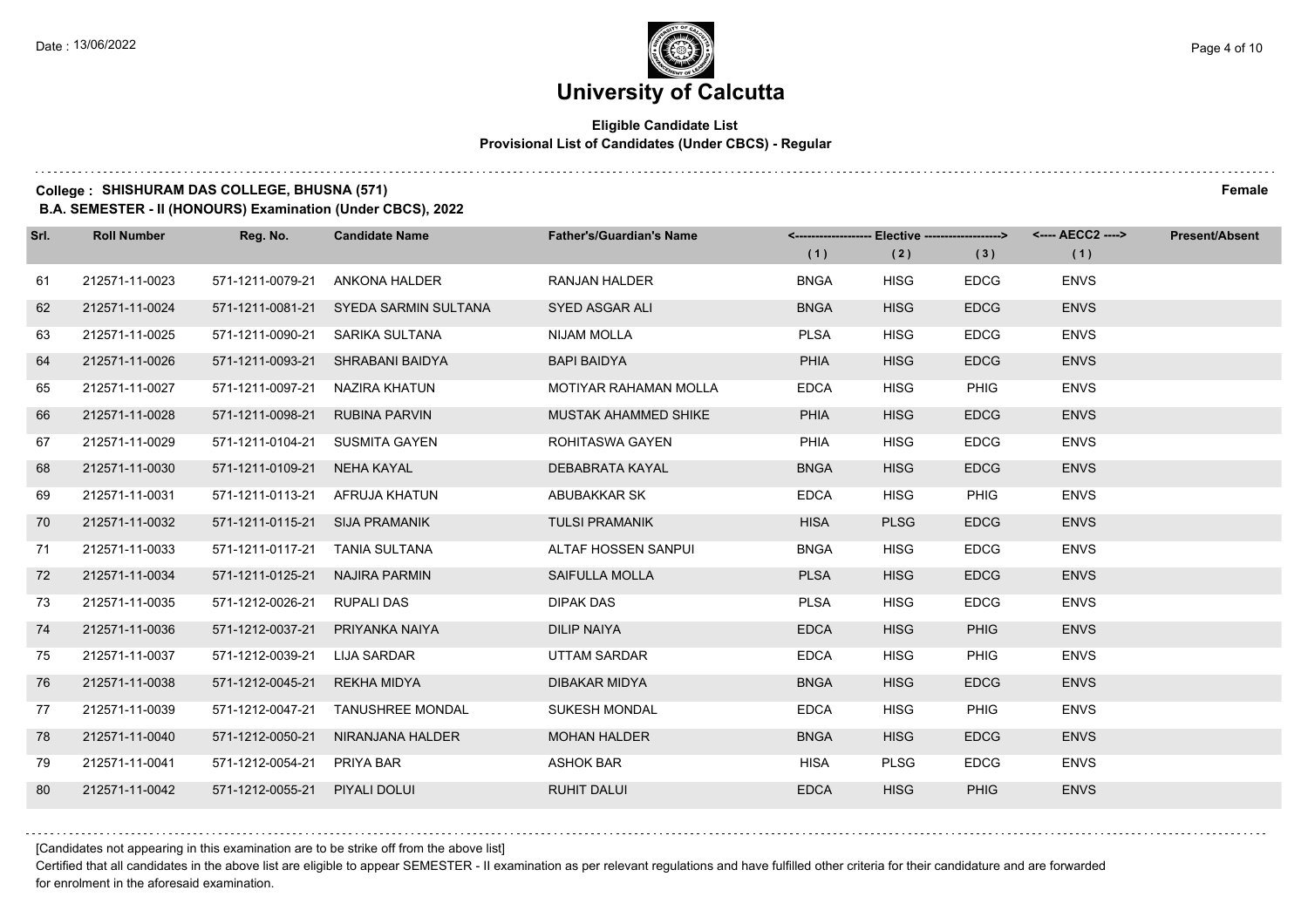### **Eligible Candidate List Provisional List of Candidates (Under CBCS) - Regular**

#### **College : SHISHURAM DAS COLLEGE, BHUSNA (571) Female**

**B.A. SEMESTER - II (HONOURS) Examination (Under CBCS), 2022**

| Srl. | <b>Roll Number</b> | Reg. No.                      | <b>Candidate Name</b>              | <b>Father's/Guardian's Name</b>      |             |             |             | <--------------------- Elective -------------------> <---- AECC2 ----> | <b>Present/Absent</b> |
|------|--------------------|-------------------------------|------------------------------------|--------------------------------------|-------------|-------------|-------------|------------------------------------------------------------------------|-----------------------|
|      |                    |                               |                                    |                                      | (1)         | (2)         | (3)         | (1)                                                                    |                       |
| 81   | 212571-11-0043     | 571-1212-0056-21              | NABANITA DALUI                     | <b>SRIMANTA DALUI</b>                | <b>EDCA</b> | <b>HISG</b> | <b>PHIG</b> | <b>ENVS</b>                                                            |                       |
| 82   | 212571-11-0044     | 571-1212-0061-21              | REKHA HAZRA                        | <b>ANIL HAZRA</b>                    | <b>HISA</b> | <b>PLSG</b> | <b>EDCG</b> | <b>ENVS</b>                                                            |                       |
| 83   | 212571-11-0045     | 571-1212-0069-21              | DOLI SARDAR                        | LATE SADHAN CHANDRA<br><b>SARDAR</b> | <b>BNGA</b> | <b>HISG</b> | <b>EDCG</b> | <b>ENVS</b>                                                            |                       |
| 84   | 212571-11-0046     |                               | 571-1212-0074-21 ANGANA HALDER     | <b>GOBINDA HALDER</b>                | <b>BNGA</b> | <b>HISG</b> | <b>EDCG</b> | <b>ENVS</b>                                                            |                       |
| 85   | 212571-11-0047     | 571-1212-0075-21              | MANALISHA DARBAR                   | <b>SUKUMAR DARBAR</b>                | <b>BNGA</b> | <b>HISG</b> | <b>EDCG</b> | <b>ENVS</b>                                                            |                       |
| 86   | 212571-11-0048     | 571-1212-0076-21              | <b>PRITI SINGH</b>                 | <b>PULAK SINGH</b>                   | <b>BNGA</b> | <b>HISG</b> | <b>EDCG</b> | <b>ENVS</b>                                                            |                       |
| 87   | 212571-11-0049     | 571-1212-0077-21              | JAYASHREE SARDAR                   | AJOY SARDAR                          | <b>BNGA</b> | <b>HISG</b> | <b>EDCG</b> | <b>ENVS</b>                                                            |                       |
| 88   | 212571-11-0050     | 571-1212-0094-21 SANGITA BAR  |                                    | <b>DEBAPRASAD BAR</b>                | <b>HISA</b> | <b>PLSG</b> | <b>EDCG</b> | <b>ENVS</b>                                                            |                       |
| 89   | 212571-11-0051     | 571-1212-0096-21              | PRERANA MONDAL                     | UTPAL MONDAL                         | HISA        | <b>PLSG</b> | <b>EDCG</b> | <b>ENVS</b>                                                            |                       |
| 90   | 212571-11-0052     | 571-1212-0116-21              | KANKANA ROY                        | SUDIP ROY                            | <b>BNGA</b> | <b>HISG</b> | <b>EDCG</b> | <b>ENVS</b>                                                            |                       |
| 91   | 212571-11-0053     | 571-1214-0006-21              | PUJA SAU                           | <b>GURUPADA SAU</b>                  | <b>HISA</b> | <b>PLSG</b> | <b>EDCG</b> | <b>ENVS</b>                                                            |                       |
| 92   | 212571-11-0054     | 571-1214-0025-21              | <b>MONALISA KHATUN</b>             | <b>MOSARAF KHAN</b>                  | <b>PLSA</b> | <b>HISG</b> | <b>EDCG</b> | <b>ENVS</b>                                                            |                       |
| 93   | 212571-11-0055     |                               | 571-1214-0049-21 SUSMITA MONDAL    | SWAPAN KUMAR MONDAL                  | PHIA        | <b>HISG</b> | <b>EDCG</b> | <b>ENVS</b>                                                            |                       |
| 94   | 212571-11-0056     | 571-1214-0068-21              | DEBIKA MANNA                       | SHYAMAL MANNA                        | <b>EDCA</b> | <b>HISG</b> | <b>PHIG</b> | <b>ENVS</b>                                                            |                       |
| 95   | 212571-11-0057     | 571-1214-0078-21              | <b>MAMONI KHATUN</b>               | <b>REJAUL AKHAN</b>                  | PHIA        | <b>HISG</b> | <b>EDCG</b> | <b>ENVS</b>                                                            |                       |
| 96   | 212571-11-0058     | 571-1214-0087-21              | SUNAYNA KHATUN                     | SAHIBOOB AKHAN                       | <b>EDCA</b> | <b>HISG</b> | <b>PHIG</b> | <b>ENVS</b>                                                            |                       |
| 97   | 212571-11-0059     | 571-1214-0120-21              | ROJINA KHATUN                      | AJGAR SHAH                           | PHIA        | <b>HISG</b> | <b>EDCG</b> | <b>ENVS</b>                                                            |                       |
| 98   | 212571-11-0060     |                               | 571-1214-0122-21 TANUSREE PRAMANIK | <b>SANJIT PRAMANIK</b>               | <b>EDCA</b> | <b>HISG</b> | <b>PHIG</b> | <b>ENVS</b>                                                            |                       |
| 99   | 212571-11-0061     | 571-1215-0003-21 SHAHIN SK    |                                    | <b>BABLU SK</b>                      | HISA        | <b>PLSG</b> | <b>EDCG</b> | <b>ENVS</b>                                                            |                       |
| 100  | 212571-11-0062     | 571-1215-0005-21 SALMA SADIKA |                                    | KUTUB UDDIN GHARAMI                  | <b>HISA</b> | <b>PLSG</b> | <b>EDCG</b> | <b>ENVS</b>                                                            |                       |

[Candidates not appearing in this examination are to be strike off from the above list]

Certified that all candidates in the above list are eligible to appear SEMESTER - II examination as per relevant regulations and have fulfilled other criteria for their candidature and are forwarded for enrolment in the aforesaid examination.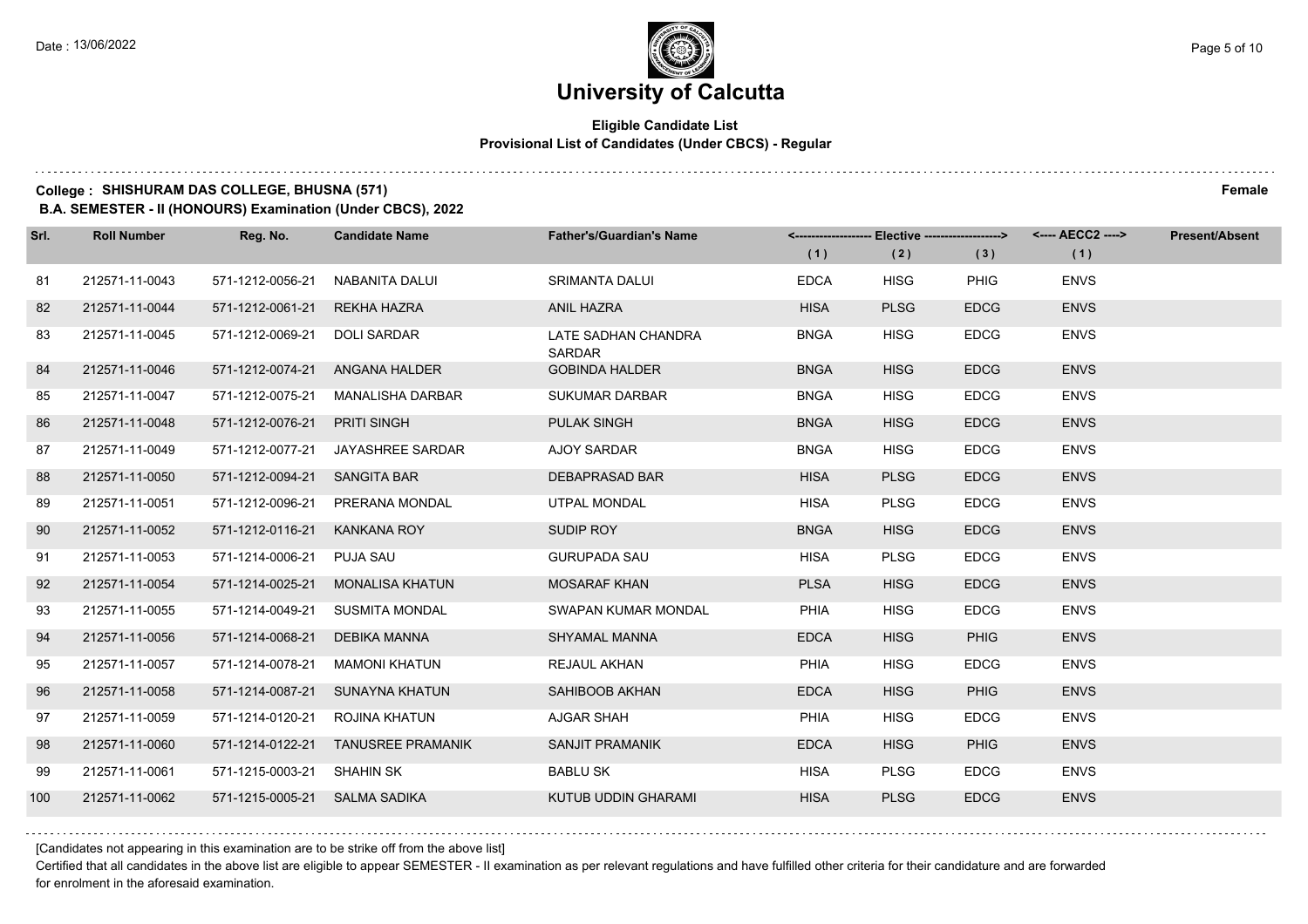## **Eligible Candidate List Provisional List of Candidates (Under CBCS) - Regular**

#### **College : SHISHURAM DAS COLLEGE, BHUSNA (571) Female**

**B.A. SEMESTER - II (HONOURS) Examination (Under CBCS), 2022**

| Srl. | <b>Roll Number</b> | Reg. No.                        | <b>Candidate Name</b>           | <b>Father's/Guardian's Name</b> | <------------------- Elective ------------------><br>(1) | (2)         | (3)         | (1)         | <b>Present/Absent</b> |
|------|--------------------|---------------------------------|---------------------------------|---------------------------------|----------------------------------------------------------|-------------|-------------|-------------|-----------------------|
| 101  | 212571-11-0063     | 571-1215-0015-21                | SABANA KHATUN                   | SAHEB ALI MOLLA                 | <b>HISA</b>                                              | <b>PLSG</b> | <b>EDCG</b> | <b>ENVS</b> |                       |
| 102  | 212571-11-0064     | 571-1215-0022-21                | <b>FARHIN NAZNIN</b>            | <b>FAIZAR RAHAMAN MOLLA</b>     | <b>HISA</b>                                              | <b>PLSG</b> | <b>EDCG</b> | <b>ENVS</b> |                       |
| 103  | 212571-11-0065     |                                 | 571-1215-0030-21 SHORIFA KHATUN | SHIFUL MONDAL                   | <b>EDCA</b>                                              | <b>HISG</b> | <b>PHIG</b> | <b>ENVS</b> |                       |
| 104  | 212571-11-0066     | 571-1215-0031-21 TANISHA HAQUE  |                                 | MD AKRAMUL HAQUE                | <b>EDCA</b>                                              | <b>HISG</b> | <b>PHIG</b> | <b>ENVS</b> |                       |
| 105  | 212571-11-0067     | 571-1215-0032-21                | YASMIN NAHAR                    | <b>MD ILIAS ALI SK</b>          | <b>EDCA</b>                                              | <b>HISG</b> | <b>PHIG</b> | <b>ENVS</b> |                       |
| 106  | 212571-11-0068     | 571-1215-0034-21                | <b>TAHARIMA HAQUE</b>           | <b>HAMIDUL HAQUE</b>            | <b>EDCA</b>                                              | <b>HISG</b> | <b>PHIG</b> | <b>ENVS</b> |                       |
| 107  | 212571-11-0069     | 571-1215-0035-21                | MEHEBUBA SULTANA                | <b>MANNAN ALI MOLLA</b>         | <b>EDCA</b>                                              | <b>HISG</b> | <b>PHIG</b> | <b>ENVS</b> |                       |
| 108  | 212571-11-0070     | 571-1215-0036-21 SILIYA BEGAM   |                                 | SARAFUDDIN SK                   | <b>EDCA</b>                                              | <b>HISG</b> | <b>PHIG</b> | <b>ENVS</b> |                       |
| 109  | 212571-11-0071     | 571-1215-0040-21                | SULTANA PARVIN                  | SAUD ALI SK                     | <b>EDCA</b>                                              | <b>HISG</b> | <b>PHIG</b> | <b>ENVS</b> |                       |
| 110  | 212571-11-0072     | 571-1215-0048-21                | <b>ANUJA MOLLICK</b>            | ABDUL JALAL MOLLICK             | <b>BNGA</b>                                              | <b>HISG</b> | <b>EDCG</b> | <b>ENVS</b> |                       |
| 111  | 212571-11-0073     |                                 | 571-1215-0053-21 SHEIKH SHAIEQA | SHEIKH SAMSUDDOHA               | <b>BNGA</b>                                              | <b>HISG</b> | <b>EDCG</b> | <b>ENVS</b> |                       |
| 112  | 212571-11-0074     |                                 | 571-1215-0060-21 MOUMITA KHATUN | MIJANUR RAHOMAN MOLLA           | <b>BNGA</b>                                              | <b>HISG</b> | <b>EDCG</b> | <b>ENVS</b> |                       |
| 113  | 212571-11-0075     | 571-1215-0062-21                | <b>TASNIM PARVIN</b>            | SOFIUUDIN MOLLA                 | <b>BNGA</b>                                              | <b>HISG</b> | <b>EDCG</b> | <b>ENVS</b> |                       |
| 114  | 212571-11-0076     | 571-1215-0063-21                | NASRINA SULTANA                 | <b>MINHAJ MONDAL</b>            | <b>BNGA</b>                                              | <b>HISG</b> | <b>EDCG</b> | <b>ENVS</b> |                       |
| 115  | 212571-11-0077     | 571-1215-0066-21                | RESHMA KHATUN                   | REJAJUL MOLLA                   | PHIA                                                     | <b>HISG</b> | <b>EDCG</b> | <b>ENVS</b> |                       |
| 116  | 212571-11-0078     | 571-1215-0071-21                | MAFUJA KHATUN                   | MABUD ALI SK                    | <b>PHIA</b>                                              | <b>HISG</b> | <b>EDCG</b> | <b>ENVS</b> |                       |
| 117  | 212571-11-0079     | 571-1215-0080-21                | PAYEL PEADA                     | JAHIR UDDIN PEADA               | <b>BNGA</b>                                              | HISG        | <b>EDCG</b> | <b>ENVS</b> |                       |
| 118  | 212571-11-0080     | 571-1215-0082-21                | <b>HAZRA KHATUN</b>             | <b>KAOSAR MOLLA</b>             | <b>BNGA</b>                                              | <b>HISG</b> | <b>EDCG</b> | <b>ENVS</b> |                       |
| 119  | 212571-11-0081     | 571-1215-0083-21                | HASINA NASRIN                   | HANNAN JAMADAR                  | <b>BNGA</b>                                              | <b>HISG</b> | <b>EDCG</b> | <b>ENVS</b> |                       |
| 120  | 212571-11-0082     | 571-1215-0088-21 KHARIYAT AFRIN |                                 | KHAIRUL HOQUE MOLLA             | <b>PHIA</b>                                              | <b>HISG</b> | <b>EDCG</b> | <b>ENVS</b> |                       |

[Candidates not appearing in this examination are to be strike off from the above list]

Certified that all candidates in the above list are eligible to appear SEMESTER - II examination as per relevant regulations and have fulfilled other criteria for their candidature and are forwarded for enrolment in the aforesaid examination.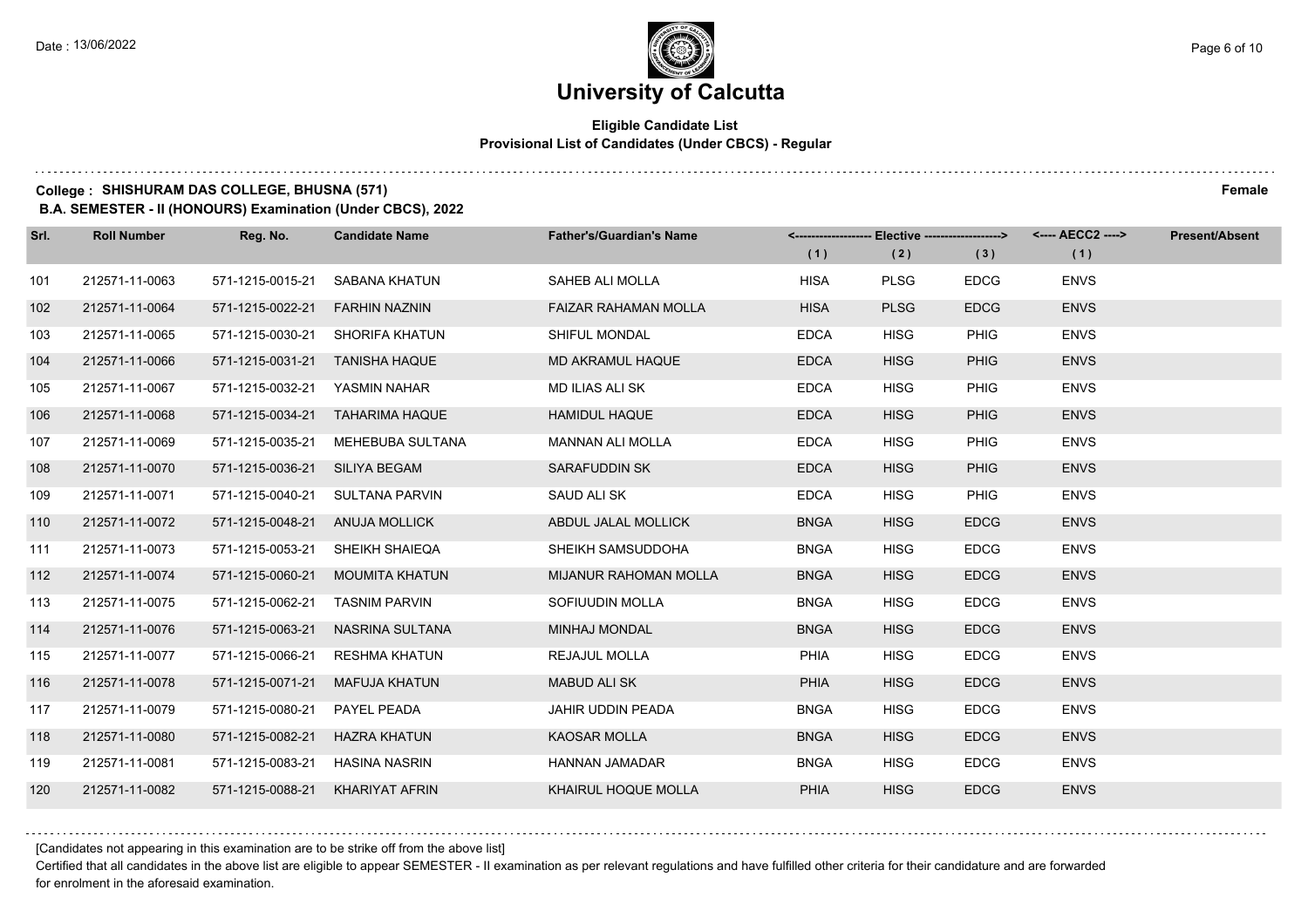## **Eligible Candidate List Provisional List of Candidates (Under CBCS) - Regular**

## **College : SHISHURAM DAS COLLEGE, BHUSNA (571) Female**

**B.A. SEMESTER - II (HONOURS) Examination (Under CBCS), 2022**

| Srl. | <b>Roll Number</b> | Reg. No.         | <b>Candidate Name</b> | <b>Father's/Guardian's Name</b> |             | <-------------------- Elective -------------------> |             | <---- AECC2 ----> | <b>Present/Absent</b> |
|------|--------------------|------------------|-----------------------|---------------------------------|-------------|-----------------------------------------------------|-------------|-------------------|-----------------------|
|      |                    |                  |                       |                                 | (1)         | (2)                                                 | (3)         | (1)               |                       |
| 121  | 212571-11-0083     | 571-1215-0089-21 | MARJANA KHATUN        | <b>MANNAN JAMADAR</b>           | <b>BNGA</b> | HISG                                                | <b>EDCG</b> | <b>ENVS</b>       |                       |
| 122  | 212571-11-0084     | 571-1215-0091-21 | SHAMMURA SHARIFA      | ABDULLAH HALDER                 | <b>ENGA</b> | <b>HISG</b>                                         | <b>EDCG</b> | <b>ENVS</b>       |                       |
| 123  | 212571-11-0085     | 571-1215-0092-21 | TANIYA KHATUN         | NURJAMAL MOLLA                  | <b>BNGA</b> | <b>HISG</b>                                         | <b>EDCG</b> | <b>ENVS</b>       |                       |
| 124  | 212571-11-0086     | 571-1215-0102-21 | <b>SURMILA KHATUN</b> | <b>SURUL HAQUE MOLLA</b>        | <b>HISA</b> | <b>PLSG</b>                                         | <b>EDCG</b> | <b>ENVS</b>       |                       |
| 125  | 212571-11-0087     | 571-1215-0103-21 | TRISHA MOLLA          | LATE MUJIBAR RAHAMAN MOLLA      | <b>ENGA</b> | <b>HISG</b>                                         | <b>EDCG</b> | <b>ENVS</b>       |                       |
| 126  | 212571-11-0088     | 571-1215-0106-21 | FATEMA KHATUN         | <b>JAKIR HOSSAIN MONDAL</b>     | <b>PLSA</b> | <b>HISG</b>                                         | <b>EDCG</b> | <b>ENVS</b>       |                       |
| 127  | 212571-11-0089     | 571-1215-0108-21 | ANSARIYA KHATUN       | ALMASH SEIKH                    | <b>HISA</b> | <b>PLSG</b>                                         | <b>EDCG</b> | <b>ENVS</b>       |                       |
| 128  | 212571-11-0090     | 571-1215-0110-21 | <b>SAGIRA KHATUN</b>  | <b>SAHADOT MOLLA</b>            | <b>ENGA</b> | <b>HISG</b>                                         | <b>EDCG</b> | <b>ENVS</b>       |                       |
| 129  | 212571-11-0091     | 571-1215-0118-21 | SUHANA KHATUN         | SUKUR ALI MOLLA                 | <b>HISA</b> | <b>PLSG</b>                                         | <b>EDCG</b> | <b>ENVS</b>       |                       |
| 130  | 212571-11-0092     | 571-1215-0126-21 | SURAIYA KHATUN        | SAHANOAJ MOLLA                  | <b>BNGA</b> | <b>HISG</b>                                         | <b>EDCG</b> | <b>ENVS</b>       |                       |
| 131  | 212571-11-0093     | 571-1241-0124-21 | SAYRA BANU KHATUN     | AKKAS ALI JAMADAR               | <b>BNGA</b> | <b>HISG</b>                                         | <b>EDCG</b> | <b>ENVS</b>       |                       |

[Candidates not appearing in this examination are to be strike off from the above list]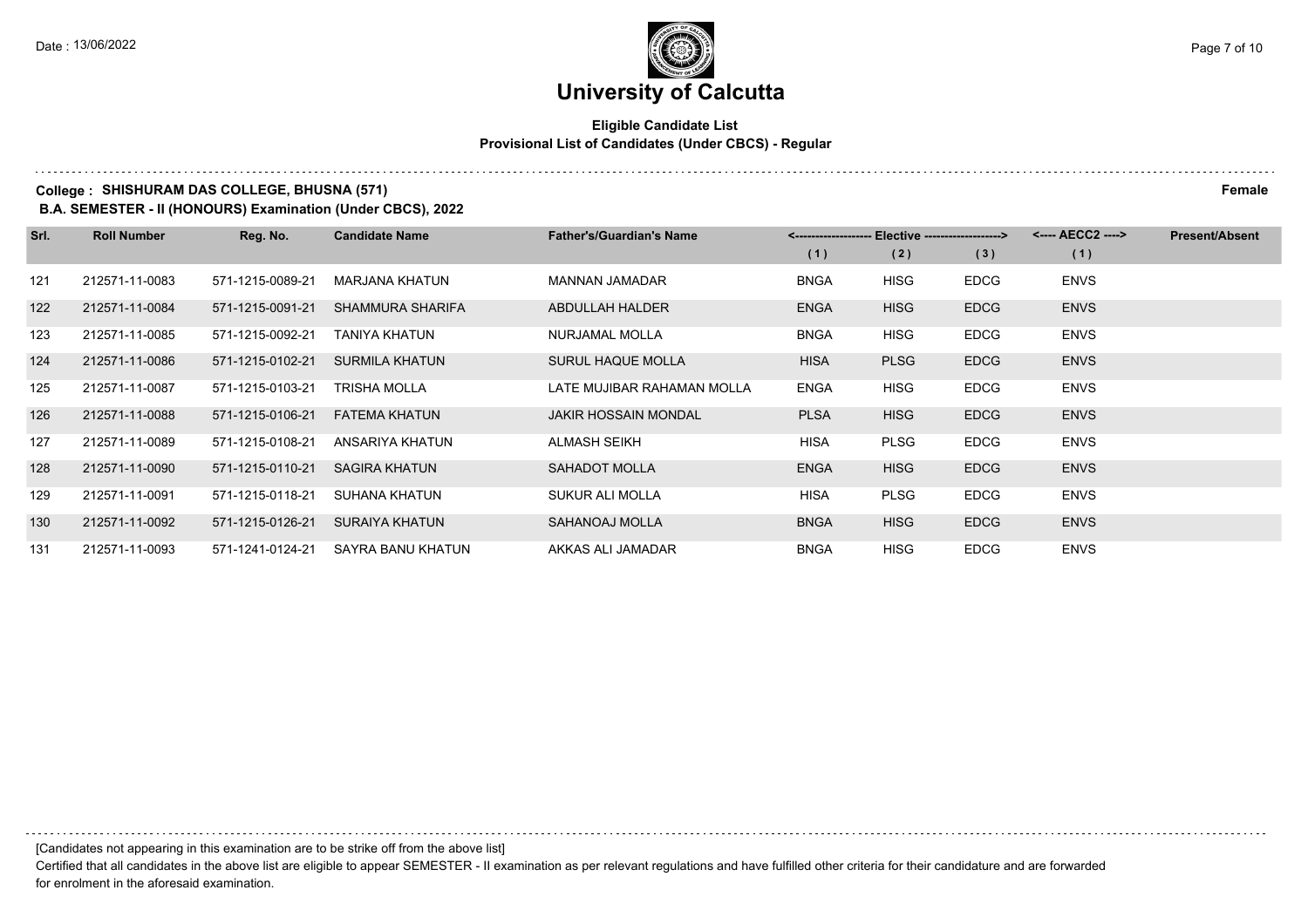## **Eligible Candidate List Provisional List of Candidates (Under CBCS) - Regular**

#### **College : SHISHURAM DAS COLLEGE, BHUSNA (571) Male**

**B.A. SEMESTER - II (HONOURS) Examination (Under CBCS), 2022**

| Srl.            | <b>Roll Number</b> | Reg. No.                       | <b>Candidate Name</b>                 | <b>Father's/Guardian's Name</b>           |             | <-------------------- Elective -------------------> |             | <---- AECC2 ----> | <b>Present/Absent</b> |
|-----------------|--------------------|--------------------------------|---------------------------------------|-------------------------------------------|-------------|-----------------------------------------------------|-------------|-------------------|-----------------------|
|                 |                    |                                |                                       |                                           | (1)         | (2)                                                 | (3)         | (1)               |                       |
| $\mathbf{1}$    | 192571-21-0011     | 571-1112-0098-19               | NILAY NASKAR                          | <b>TUSHAR NASKAR</b>                      | <b>EDCA</b> | <b>HISG</b>                                         | <b>PHIG</b> | <b>ENVS</b>       |                       |
| $\overline{2}$  | 192571-21-0012     |                                | 571-1115-0050-19 SHAHRUKH AHMED MOLLA | ABDUR RAZZAK MOLLA                        | <b>EDCA</b> | <b>HISG</b>                                         | PHIG        | <b>ENVS</b>       |                       |
| 3               | 192571-21-0015     | 571-1111-0109-19 SUFIAN SARDAR |                                       | ABDUL BARIK SARDAR                        | <b>ENGA</b> | <b>HISG</b>                                         | <b>EDCG</b> | <b>ENVS</b>       |                       |
| 4               | 192571-21-0016     | 571-1112-0054-19 HEMEN DAS     |                                       | <b>BARUN KUMAR DAS</b>                    | <b>ENGA</b> | <b>HISG</b>                                         | <b>EDCG</b> | <b>ENVS</b>       |                       |
| 5 <sup>5</sup>  | 192571-21-0024     | 571-1111-0111-19               | <b>DIBYENDU GAYEN</b>                 | <b>BHAKTI PADA GAYEN</b>                  | <b>PLSA</b> | <b>HISG</b>                                         | <b>EDCG</b> | <b>ENVS</b>       |                       |
| 6               | 192571-21-0025     | 571-1115-0093-19               | RAJIB MOLLA                           | <b>GOLAM MAOLA MOLLA</b>                  | <b>PLSA</b> | <b>HISG</b>                                         | <b>GEOG</b> | <b>ENVS</b>       |                       |
| $\overline{7}$  | 202571-21-0006     |                                | 571-1112-0026-20 SOURAV HALDER        | <b>TAPAN HALDER</b>                       | <b>PHIA</b> | <b>HISG</b>                                         | <b>EDCG</b> | <b>ENVS</b>       |                       |
| 8               | 202571-21-0009     | 571-1112-0035-20               | PAPPU HALDER                          | <b>BIKASH HALDER</b>                      | <b>EDCA</b> | <b>HISG</b>                                         | PHIG        | <b>ENVS</b>       |                       |
| 9               | 202571-21-0012     | 571-1112-0070-20               | SOMNATH SARDAR                        | <b>SUBUDDHI SARDAR</b>                    | <b>HISA</b> | <b>PLSG</b>                                         | <b>EDCG</b> | <b>ENVS</b>       |                       |
| 10 <sup>°</sup> | 202571-21-0015     | 571-1112-0114-20               | PRITAM HALDER                         | <b>BHOLANATH HALDER</b>                   | <b>BNGA</b> | <b>HISG</b>                                         | <b>EDCG</b> | <b>ENVS</b>       |                       |
| 11              | 202571-21-0018     | 571-1115-0068-20               | INSAN ALI MOLLA                       | AEHIA ALI MOLLA                           | <b>PLSA</b> | <b>HISG</b>                                         | <b>EDCG</b> | <b>ENVS</b>       |                       |
| 12              | 202571-21-0020     | 571-1115-0078-20 SAHIL SK      |                                       | <b>NUR HOSSAIN SK</b>                     | <b>HISA</b> | <b>PLSG</b>                                         | <b>EDCG</b> | <b>ENVS</b>       |                       |
| 13              | 202571-21-0022     | 571-1115-0097-20               | SAYEED HASSAN SHEIKH                  | <b>HABIBUR RAHAMAN SHAIKH</b>             | <b>ENGA</b> | <b>HISG</b>                                         | <b>EDCG</b> | <b>ENVS</b>       |                       |
| 14              | 202571-21-0023     | 571-1115-0104-20               | MD MUDASSAR LASKAR                    | MD AHMADULLAH LASKAR                      | <b>PLSA</b> | <b>HISG</b>                                         | <b>EDCG</b> | <b>ENVS</b>       |                       |
| 15              | 202571-21-0024     | 571-1115-0130-20               | <b>MASUD MOLLA</b>                    | FIROZ ALI MOLLA                           | <b>ENGA</b> | <b>HISG</b>                                         | <b>EDCG</b> | <b>ENVS</b>       |                       |
| 16              | 212571-21-0001     | 571-1111-0004-21               | <b>FUJAIL RAHAMAN PALOWAN</b>         | <b>MACHEM PALOWAN</b>                     | <b>HISA</b> | <b>PLSG</b>                                         | <b>EDCG</b> | <b>ENVS</b>       |                       |
| 17              | 212571-21-0002     | 571-1111-0021-21               | <b>RUPAK HALDER</b>                   | <b>MALAY HALDER</b>                       | <b>HISA</b> | <b>PLSG</b>                                         | <b>EDCG</b> | <b>ENVS</b>       |                       |
| 18              | 212571-21-0003     | 571-1111-0024-21               | SAYAN DAS                             | RANAJIT DAS                               | <b>EDCA</b> | <b>HISG</b>                                         | PHIG        | <b>ENVS</b>       |                       |
| 19              | 212571-21-0004     |                                | 571-1111-0038-21 SWEETY MUKHERJEE     | <b>CHANDRASHEKHAR</b><br><b>MUKHERJEE</b> | <b>EDCA</b> | <b>HISG</b>                                         | <b>PHIG</b> | <b>ENVS</b>       |                       |
| 20              | 212571-21-0005     | 571-1111-0085-21 AVIJIT BARMAN |                                       | <b>BHOLA NATH BARMAN</b>                  | <b>BNGA</b> | <b>HISG</b>                                         | <b>EDCG</b> | <b>ENVS</b>       |                       |

[Candidates not appearing in this examination are to be strike off from the above list]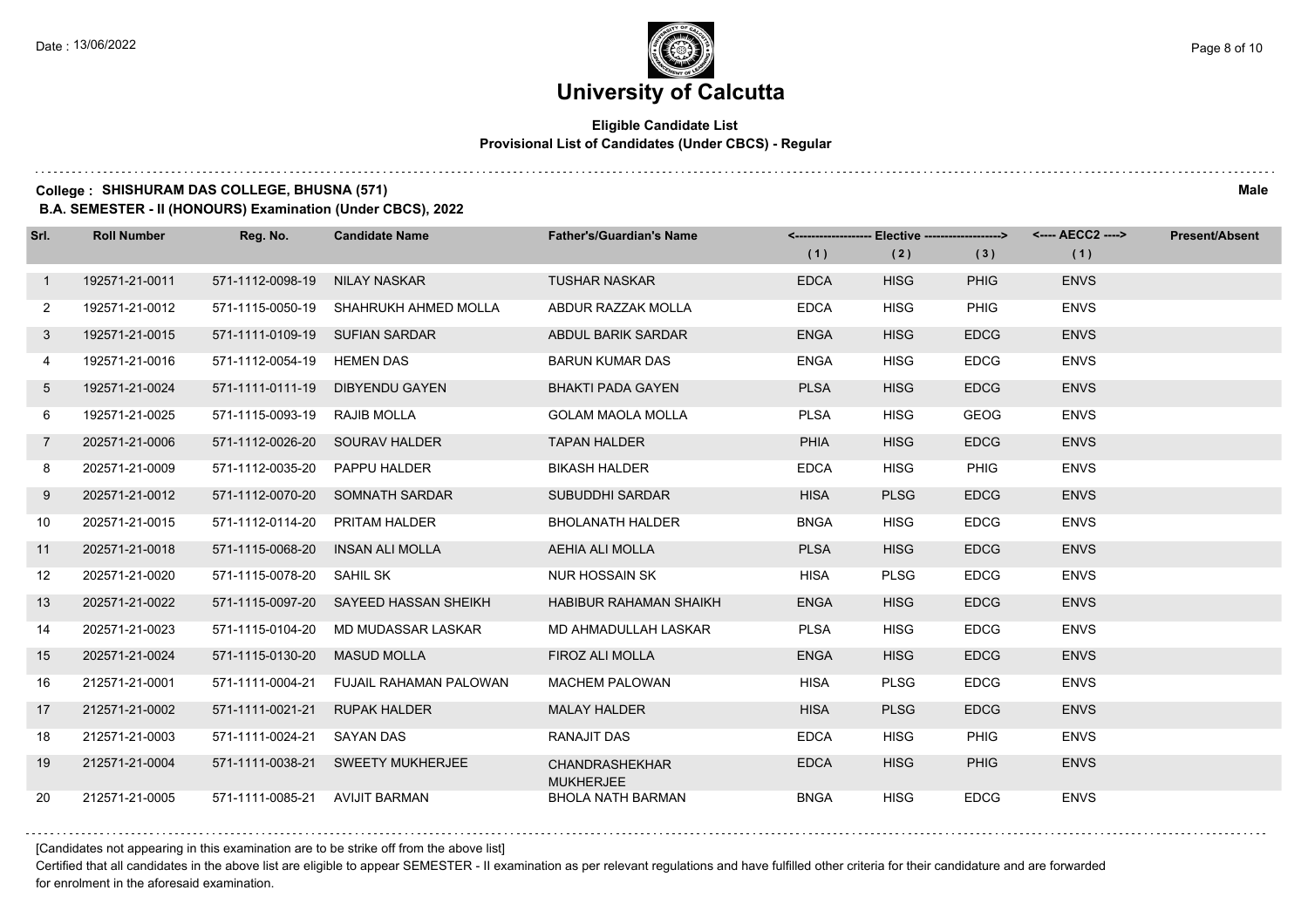## **Eligible Candidate List Provisional List of Candidates (Under CBCS) - Regular**

#### **College : SHISHURAM DAS COLLEGE, BHUSNA (571) Male**

**B.A. SEMESTER - II (HONOURS) Examination (Under CBCS), 2022**

| Srl. | <b>Roll Number</b> | Reg. No.                    | <b>Candidate Name</b>            | <b>Father's/Guardian's Name</b> | (1)         | <-------------------- Elective ------------------><br>(2) | (3)         | <---- AECC2 ----><br>(1) | <b>Present/Absent</b> |
|------|--------------------|-----------------------------|----------------------------------|---------------------------------|-------------|-----------------------------------------------------------|-------------|--------------------------|-----------------------|
| 21   | 212571-21-0006     | 571-1111-0095-21            | ADITYA KANJI                     | ANUPAM KANJI                    | <b>ENGA</b> | <b>HISG</b>                                               | <b>EDCG</b> | <b>ENVS</b>              |                       |
| 22   | 212571-21-0007     | 571-1111-0099-21            | SUMAN NASKAR                     | NIRAPADA NASKAR                 | <b>BNGA</b> | <b>HISG</b>                                               | <b>EDCG</b> | <b>ENVS</b>              |                       |
|      |                    |                             |                                  |                                 |             |                                                           |             |                          |                       |
| 23   | 212571-21-0008     |                             | 571-1111-0107-21 SAMIULLA LASKAR | <b>AJIJUL LASKAR</b>            | <b>ENGA</b> | <b>HISG</b>                                               | <b>EDCG</b> | <b>ENVS</b>              |                       |
| 24   | 212571-21-0009     | 571-1111-0121-21            | <b>ROMIYO MONDAL</b>             | <b>BABLU MONDAL</b>             | <b>BNGA</b> | <b>HISG</b>                                               | <b>EDCG</b> | <b>ENVS</b>              |                       |
| 25   | 212571-21-0010     | 571-1112-0001-21            | <b>SUMAN MONDAL</b>              | <b>KARTICK MONDAL</b>           | <b>BNGA</b> | <b>HISG</b>                                               | <b>EDCG</b> | <b>ENVS</b>              |                       |
| 26   | 212571-21-0011     | 571-1112-0016-21            | SAMIR NASKAR                     | UTTAM KUMAR NASKAR              | <b>EDCA</b> | <b>HISG</b>                                               | <b>PHIG</b> | <b>ENVS</b>              |                       |
| 27   | 212571-21-0012     | 571-1112-0018-21            | <b>INDRAJIT MONDAL</b>           | PRAHLAD MONDAL                  | <b>PHIA</b> | <b>HISG</b>                                               | <b>EDCG</b> | <b>ENVS</b>              |                       |
| 28   | 212571-21-0013     | 571-1112-0019-21            | <b>HIMADRI HALDER</b>            | SHYAMAPADA HALDER               | <b>BNGA</b> | <b>HISG</b>                                               | <b>EDCG</b> | <b>ENVS</b>              |                       |
| 29   | 212571-21-0014     | 571-1112-0043-21            | <b>KAUSTAV SAU</b>               | <b>GOUTAM SAU</b>               | <b>PLSA</b> | <b>HISG</b>                                               | <b>EDCG</b> | <b>ENVS</b>              |                       |
| 30   | 212571-21-0015     | 571-1112-0057-21            | SUBHANKAR HALDAR                 | <b>HEMANTA HALDAR</b>           | <b>PLSA</b> | <b>HISG</b>                                               | <b>EDCG</b> | <b>ENVS</b>              |                       |
| 31   | 212571-21-0016     | 571-1112-0086-21            | SUBHA KIRTANIA                   | <b>BASUDEB KIRTANIA</b>         | <b>BNGA</b> | <b>HISG</b>                                               | <b>EDCG</b> | <b>ENVS</b>              |                       |
| 32   | 212571-21-0017     | 571-1112-0112-21            | <b>RAMEN HALDER</b>              | <b>BAPAN HALDER</b>             | <b>BNGA</b> | <b>HISG</b>                                               | <b>EDCG</b> | <b>ENVS</b>              |                       |
| 33   | 212571-21-0018     | 571-1112-0123-21            | <b>DEBJIT NASKAR</b>             | RANAJIT NASKAR                  | <b>EDCA</b> | <b>HISG</b>                                               | <b>PHIG</b> | <b>ENVS</b>              |                       |
| 34   | 212571-21-0019     | 571-1114-0008-21            | <b>CHANDAN MONDAL</b>            | <b>BASUDEV MONDAL</b>           | <b>BNGA</b> | <b>HISG</b>                                               | <b>EDCG</b> | <b>ENVS</b>              |                       |
| 35   | 212571-21-0020     | 571-1114-0010-21            | MIRAJ UDDIN PURKAIT              | <b>JULFIKAR PURKAIT</b>         | <b>BNGA</b> | <b>HISG</b>                                               | <b>EDCG</b> | <b>ENVS</b>              |                       |
| 36   | 212571-21-0021     | 571-1114-0067-21            | JABIBUR PAIK                     | KOMED ALI PAIK                  | <b>BNGA</b> | <b>HISG</b>                                               | <b>EDCG</b> | <b>ENVS</b>              |                       |
| 37   | 212571-21-0022     | 571-1114-0100-21 SAHIL KHAN |                                  | <b>HAFIJUL KHAN</b>             | <b>PLSA</b> | <b>HISG</b>                                               | <b>EDCG</b> | <b>ENVS</b>              |                       |
| 38   | 212571-21-0023     | 571-1115-0028-21            | SAHID HASSAN SHAIKH              | NEYAMUDDIN SHAIKH               | <b>PLSA</b> | <b>HISG</b>                                               | <b>EDCG</b> | <b>ENVS</b>              |                       |
| 39   | 212571-21-0024     | 571-1115-0029-21            | <b>MOHIT HASAN SHAIKH</b>        | NIYAMUDDIN SHAIKH               | <b>BNGA</b> | <b>HISG</b>                                               | <b>EDCG</b> | <b>ENVS</b>              |                       |
| 40   | 212571-21-0025     | 571-1115-0033-21            | MASUM SK                         | AKLAKH HOSSAIN SK               | <b>EDCA</b> | <b>HISG</b>                                               | PHIG        | <b>ENVS</b>              |                       |

[Candidates not appearing in this examination are to be strike off from the above list]